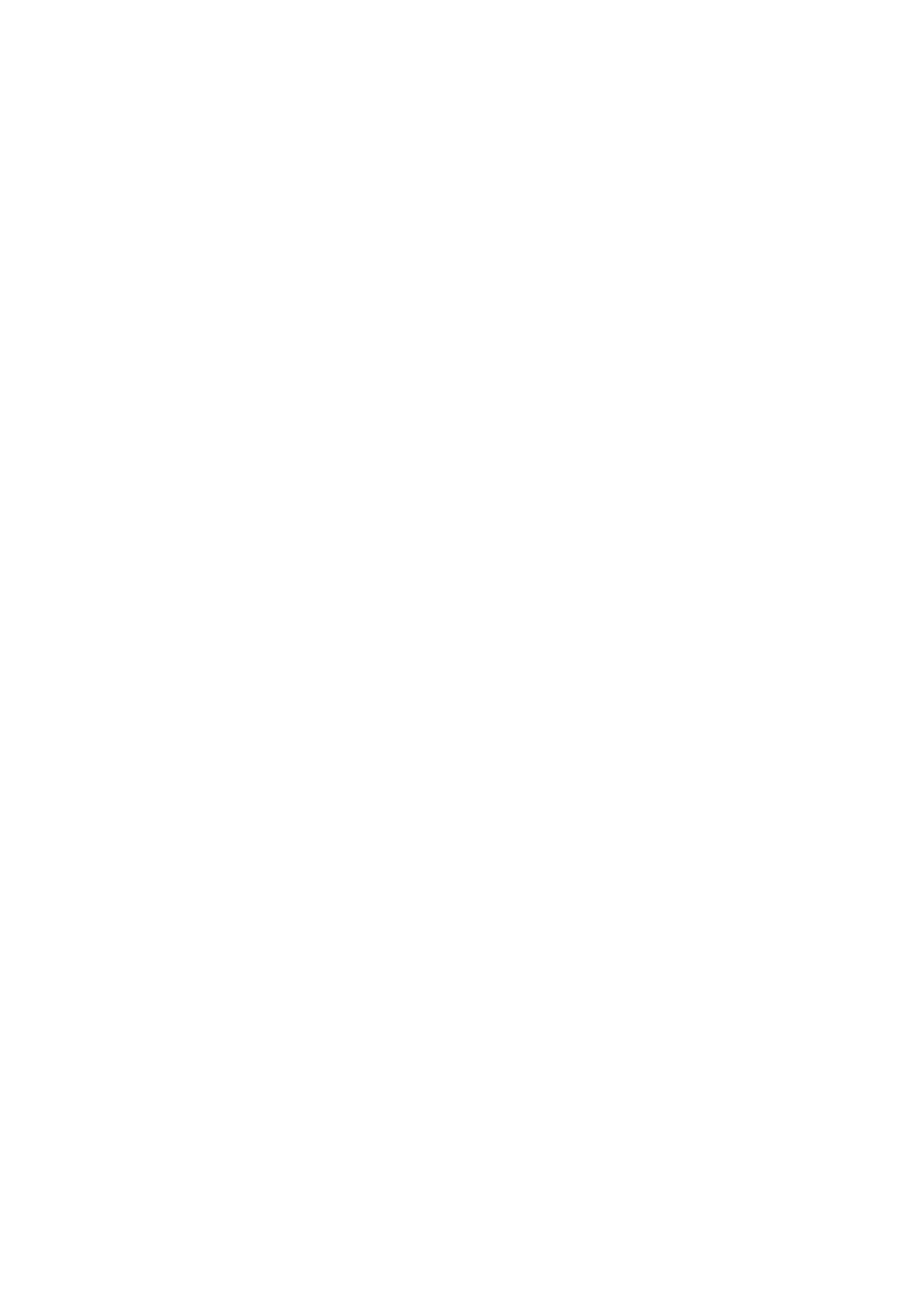*I certify that this public bill, which originated in the Legislative Assembly, has finally passed the Legislative Council and the Legislative Assembly of New South Wales.*

> *Clerk of the Legislative Assembly. Legislative Assembly, Sydney, , 2012*



New South Wales

## **Noxious Weeds Amendment Bill 2012**

Act No , 2012

An Act to amend the *Noxious Weeds Act 1993* to make further provision with respect to the control of noxious weeds; and for other purposes.

*I have examined this bill and find it to correspond in all respects with the bill as finally passed by both Houses.*

*Assistant Speaker of the Legislative Assembly.*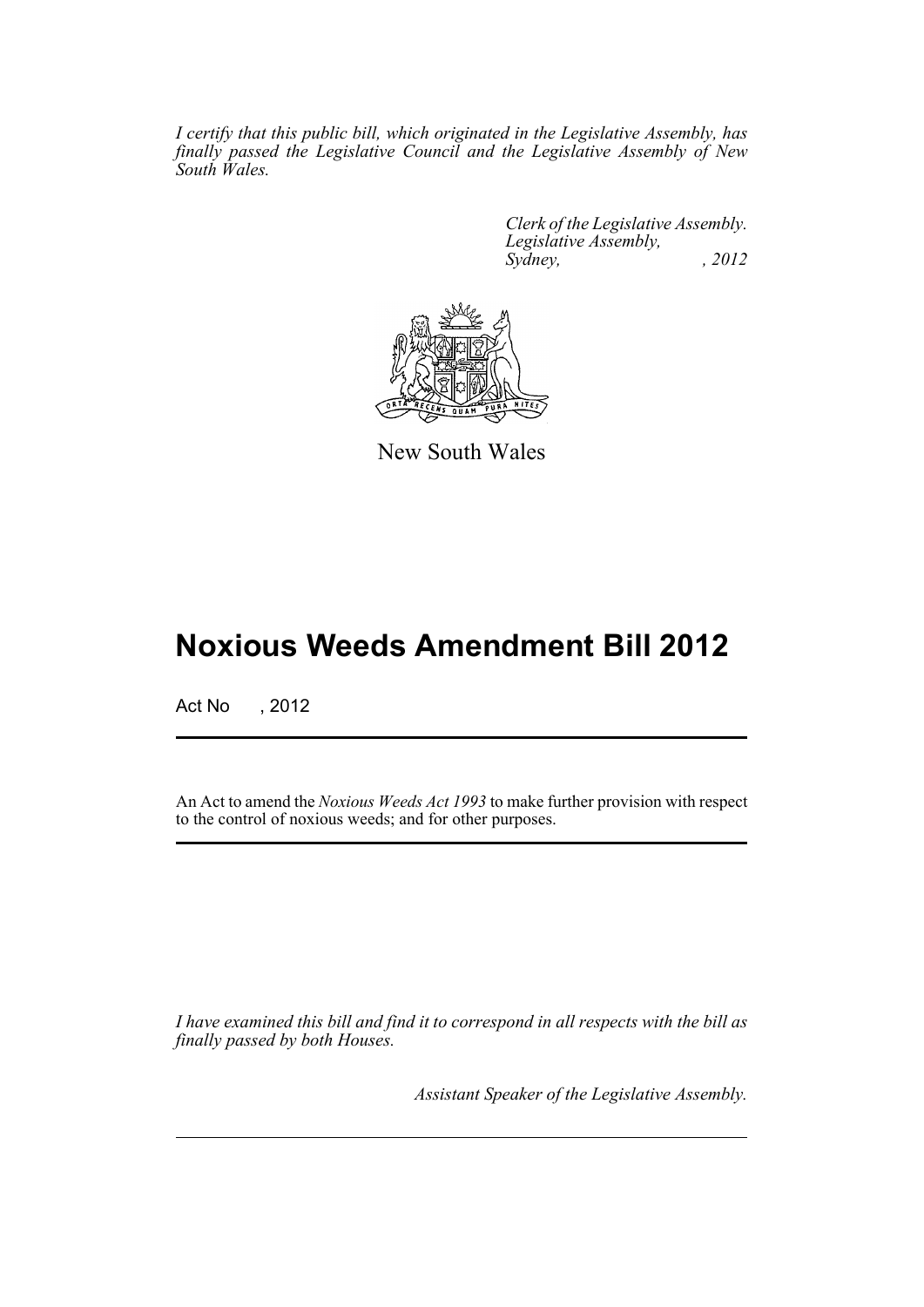## <span id="page-3-0"></span>**The Legislature of New South Wales enacts:**

## **1 Name of Act**

This Act is the *Noxious Weeds Amendment Act 2012*.

## <span id="page-3-1"></span>**2 Commencement**

This Act commences on the date of assent to this Act.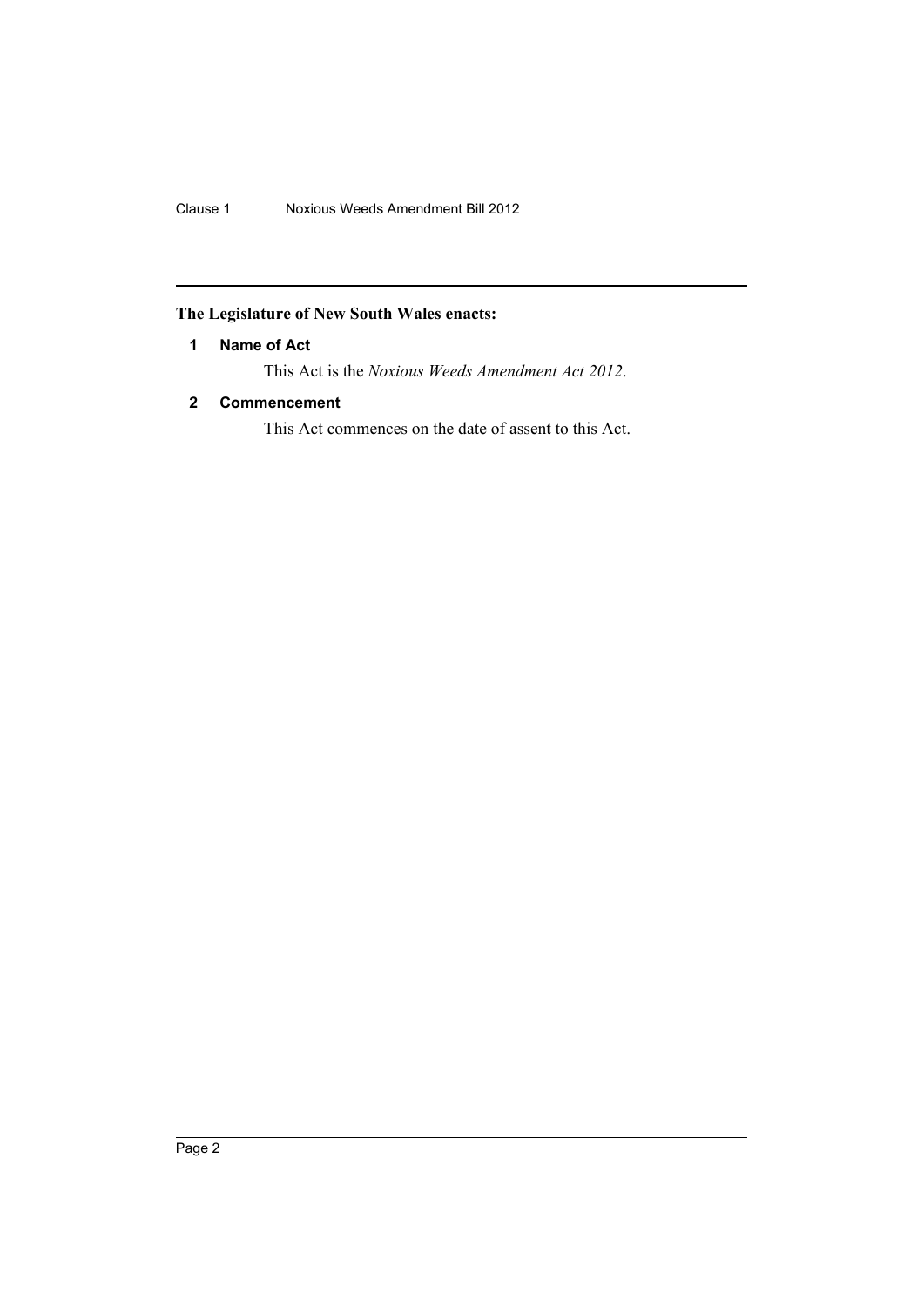Amendment of Noxious Weeds Act 1993 No 11 Schedule 1

## <span id="page-4-0"></span>**Schedule 1 Amendment of Noxious Weeds Act 1993 No 11**

## **[1] Section 3 Objects of this Act**

Omit section 3 (a) (ii) and (iii). Insert instead:

- (ii) prevent, eliminate or restrict the spread in this State of particular significant weeds, and
- (iii) effectively manage widespread significant weeds in this State,

#### **[2] Section 7 Weed control orders**

Omit section 7 (3). Insert instead:

- (2A) The Minister may, in a weed control order, grant an exemption referred to in section 32A.
- (2B) An exemption has effect for the period specified in the order and is subject to such conditions, if any, as may be specified in the order.
- (2C) The Minister may amend or revoke an exemption or a condition of an exemption.
	- (3) For the purposes of this Act, a plant that is the subject of a weed control order is a noxious weed in relation to the land to which the order applies.

## **[3] Section 11**

Insert after section 10:

#### **11 Power to regulate or prohibit bringing into NSW noxious weed material or things likely to introduce such material**

- (1) The Minister may, by order published in accordance with subsection (2), regulate or prohibit the bringing into the State (or into any specified part of the State) of noxious weed material or any other thing that the Minister considers is likely to introduce any noxious weed material into the State (or into any specified part of the State).
- (2) An order made by the Minister under this section is to be published in the Gazette. However, if the Minister considers the order is required urgently, the order may be published:
	- (a) in a newspaper circulating, or by radio or television broadcast, in the area to which the land subject to the order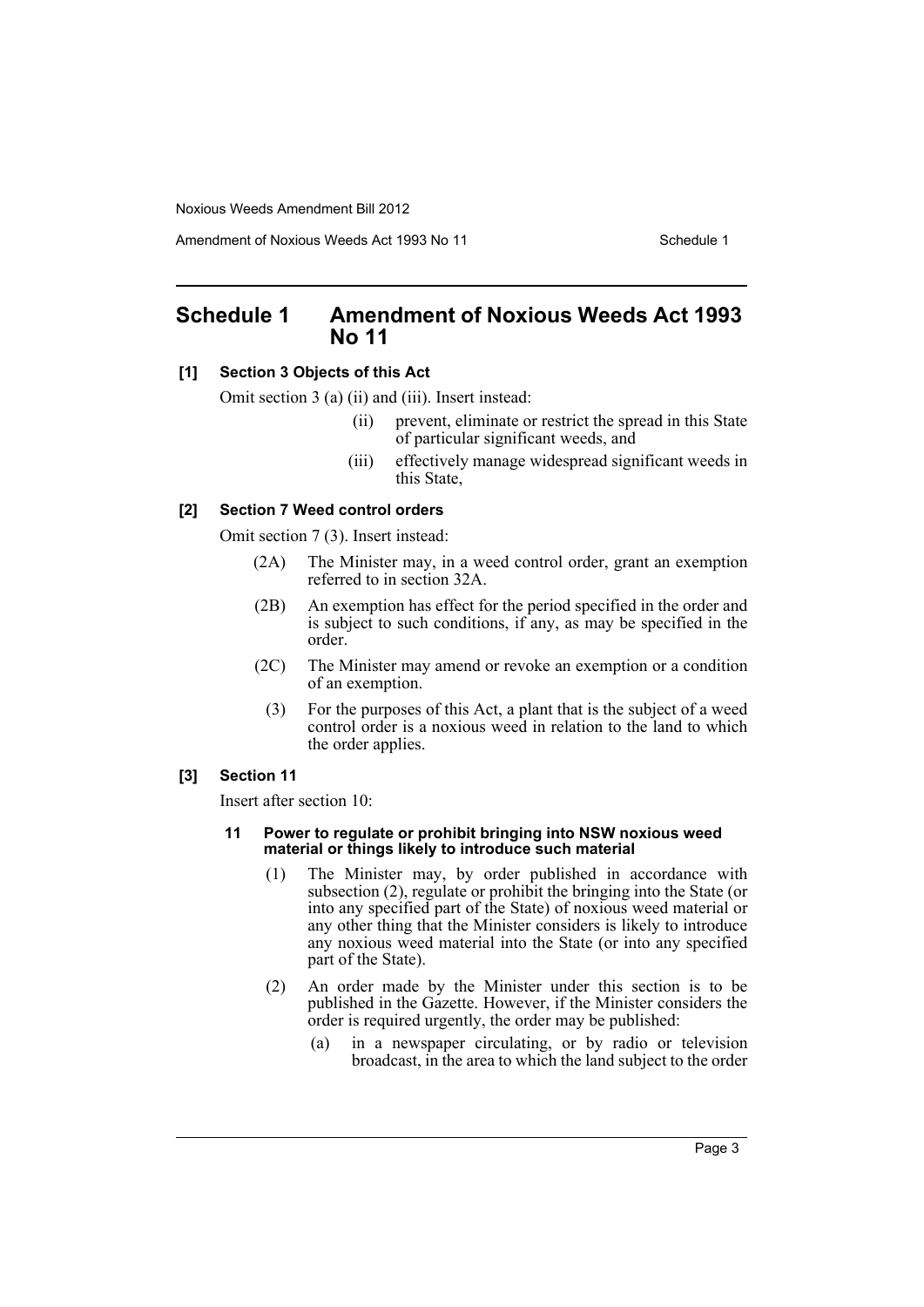is located, or, if appropriate, in a newspaper circulating throughout the whole State, or

- (b) on the internet website of a newspaper referred to in paragraph (a) or on the Department's internet website.
- (3) If an order is published in accordance with subsection (2) other than in the Gazette, the Minister is to publish the order as soon as practicable in the Gazette.
- (4) An order commences on the day it is first published in accordance with this section or on such later day as may be specified in the order.
- (5) A person who fails to comply with an order made under this section is guilty of an offence.

Maximum penalty: 100 penalty units.

#### **[4] Section 12 Private occupiers of land must control noxious weeds on land**

Insert at the end of the section (after the note):

- (2) A local control authority may, by written notice, require the owner of land (other than a public authority or a local control authority) to which a weed control order applies to provide the following information in relation to the land:
	- (a) the name and contact details of the occupier of the land or any part of the land,
	- (b) a description of the land occupied by the occupier.
- (3) The notice must specify the manner in which, and may specify a reasonable time by which, the information must be provided.
- (4) A person who, without reasonable excuse, fails to comply with a requirement of a notice under this section is guilty of an offence. Maximum penalty: 20 penalty units.

#### **[5] Section 13 Public authorities' obligations to control noxious weeds on own land**

Insert ", and a description of the land occupied," after "the public authority" in section 13 (2).

## **[6] Sections 28 (3) and 30 (2)**

Omit "the weed material of a weed" wherever occurring. Insert instead "a plant, or any seed or other part of a plant,".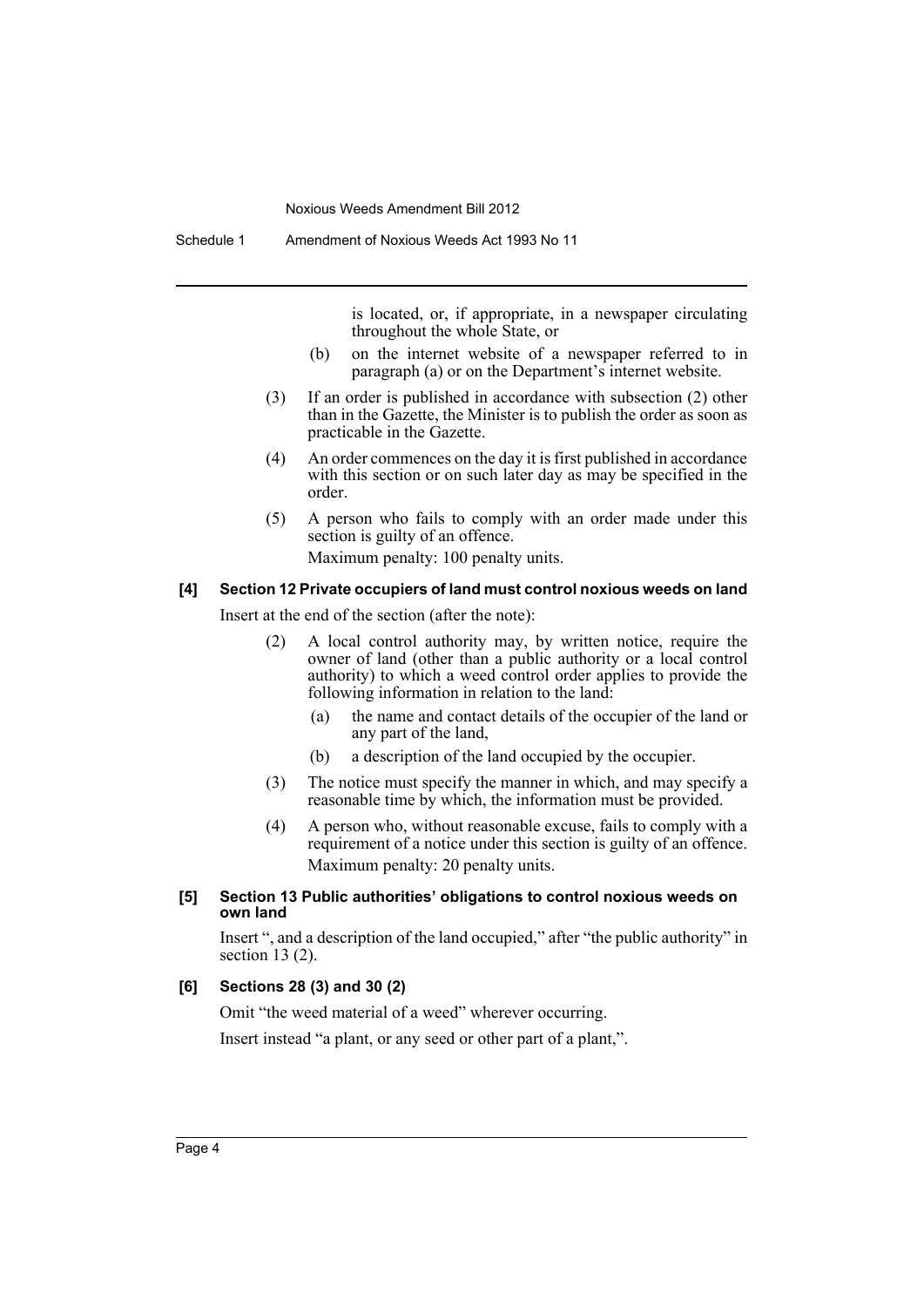Amendment of Noxious Weeds Act 1993 No 11 Schedule 1

## **[7] Sections 29 and 32**

Omit "a weed" wherever occurring. Insert instead "a plant".

## **[8] Section 31 Machinery and equipment—spread of noxious weeds into NSW**

Omit "in Queensland" from section 31 (1). Insert instead "elsewhere in Australia".

## **[9] Section 31 (2)**

Omit the subsection. Insert instead:

- (2) This section applies to machinery or equipment:
	- (a) that is of a kind declared, by order of the Minister published in the Gazette, to be machinery or equipment to which this section applies, and
	- (b) that has already been used for the purpose for which it was manufactured,

being machinery or equipment that is brought into New South Wales from another State or a Territory.

## **[10] Section 31 (3) and (6) (b)**

Omit "agricultural machine" wherever occurring. Insert instead "machinery or equipment".

## **[11] Section 31 (3) (a)**

Omit "border of New South Wales and Queensland". Insert instead "borders of New South Wales".

## **[12] Section 31 (3) (a)**

Omit "machines" and "a machine" wherever occurring. Insert instead "machinery or equipment".

## **[13] Sections 31 (3) and (4) and 40**

Omit "The machine" and "the machine" wherever occurring.

Insert instead "The machinery or equipment" and "the machinery or equipment", respectively.

## **[14] Section 31 (3) (a)**

Omit "at that place". Insert instead "at such a place".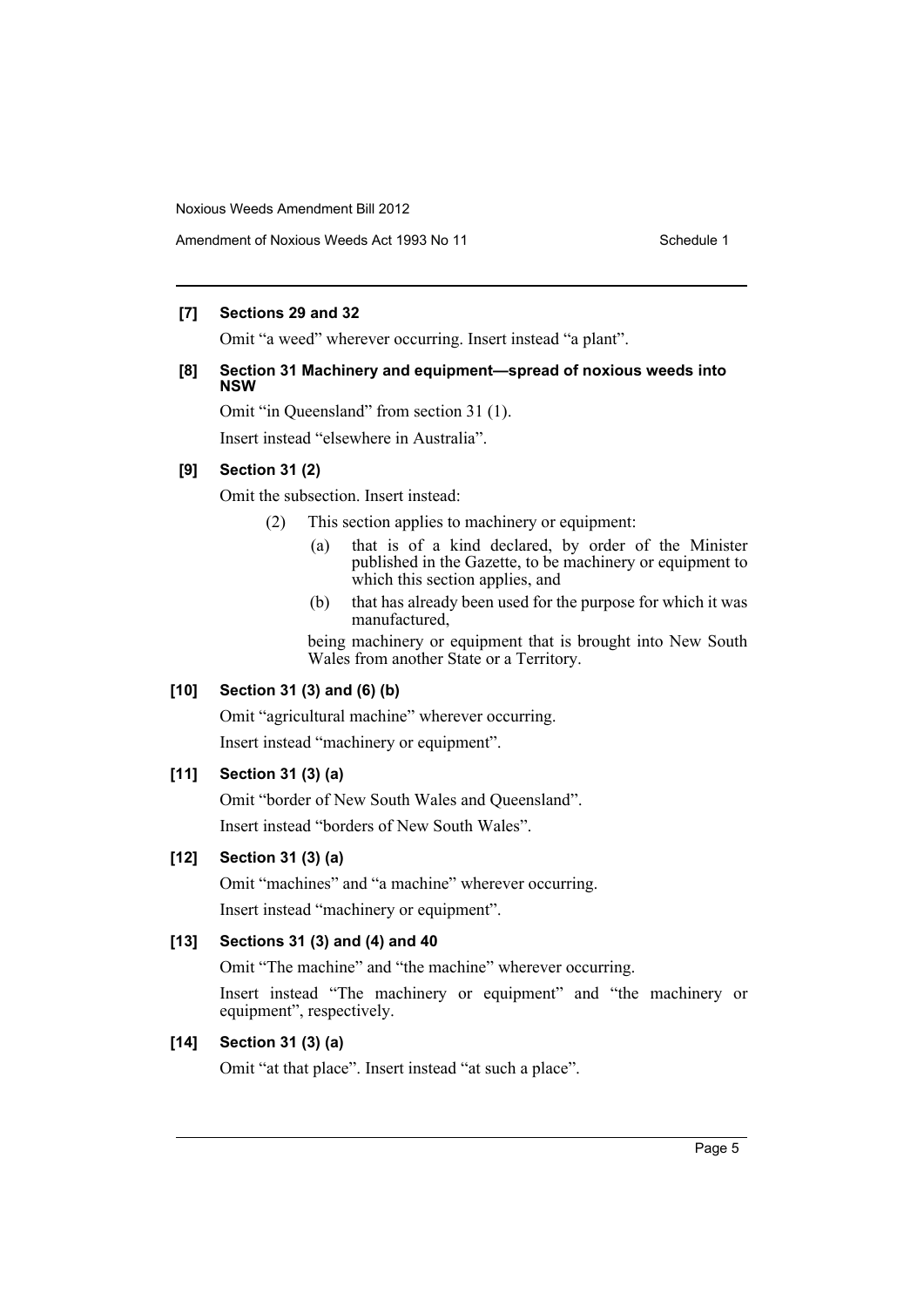Schedule 1 Amendment of Noxious Weeds Act 1993 No 11

## **[15] Section 31 (3) (e)**

Omit "Queensland". Insert instead "the State or Territory concerned".

#### **[16] Sections 31 (4), (6) (a) and (7) and 40**

Omit "an agricultural machine" wherever occurring. Insert instead "machinery or equipment".

## **[17] Section 32 Use of machinery or equipment**

Omit "an agricultural machine". Insert instead "machinery or equipment".

## **[18] Section 32A**

Insert after section 32:

## **32A Exemptions relating to weeds notifiable only on Lord Howe Island**

- (1) The Minister may, by order published in the Gazette, exempt:
	- (a) a person or class of persons, or
	- (b) premises, machinery or equipment,

from the operation in any part of the State other than Lord Howe Island of section 28  $(1)$ , 29, 32 or 40 in relation to a plant, or any seed or other part of a plant, that is a Class 2 noxious weed only on Lord Howe Island (and not elsewhere in the State).

- (2) An exemption is subject to such conditions, if any, as may be specified in the order.
- (3) An order commences on the day it is published in the Gazette or on such later day as may be specified in the order.

### **[19] Section 40 Further powers in relation to notifiable weed material**

Omit "notifiable weed material of a weed".

Insert instead "a plant, or any seed or other part of a plant,".

## **[20] Section 40**

Omit "such weed material".

Insert instead "such plant, or seed or other part of a plant".

## **[21] Section 44 Inspections and investigations**

Omit section 44 (c). Insert instead:

(c) examine, take samples, photographs or video recordings of, seize, detain or remove any thing in or about those premises that the inspector or authorised officer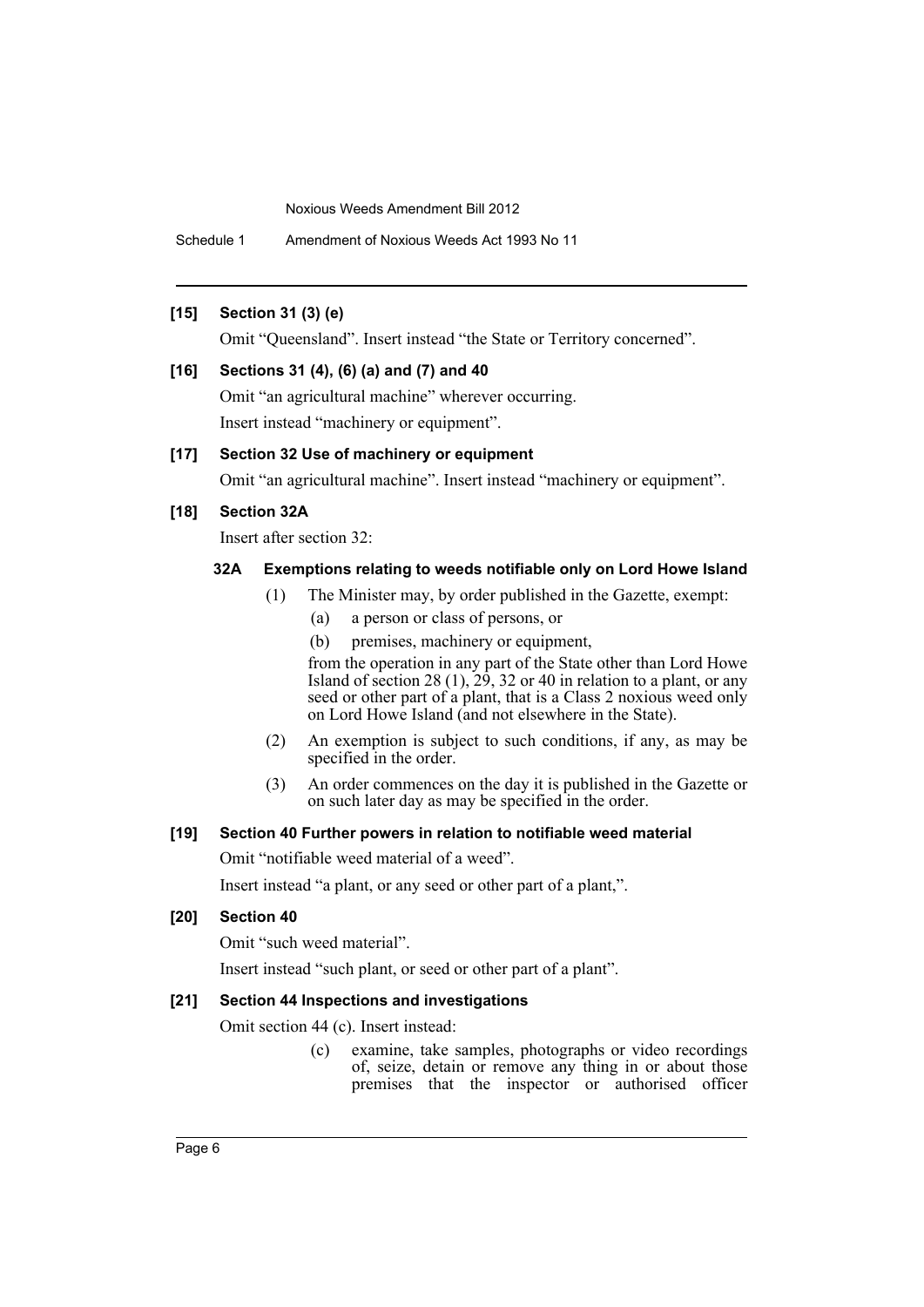Amendment of Noxious Weeds Act 1993 No 11 Schedule 1

reasonably suspects to be noxious weed material or to be vegetable matter, or any other thing, containing noxious weed material,

## **[22] Section 44 (h)**

Omit the paragraph. Insert instead:

(h) remove or destroy or cause to be removed or destroyed any thing in or about those premises that the inspector or authorised officer reasonably suspects to be noxious weed material or to be vegetable matter, or any other thing, containing noxious weed material,

#### **[23] Section 47A Inspectors and others may inquire as to source or destination of noxious weed material**

Omit section 47A (1). Insert instead:

(1) An inspector or authorised officer who reasonably believes that a person has information that may assist in tracing or determining the source or destination of any matter that the inspector or authorised officer reasonably suspects to be noxious weed material may require the person to answer questions for that purpose.

#### **[24] Section 68 Delegation by local control authorities**

Omit "other than this power of delegation".

Insert instead "(other than this power of delegation) but only under this power of delegation".

## **[25] Section 68, note**

Insert at the end of the section:

**Note.** Accordingly, a council may not delegate any of its functions as a local control authority under this Act under the council's power of delegation under the *Local Government Act 1993*.

#### **[26] Schedule 2 Savings, transitional and other provisions**

Insert at the end of clause 2 (1):

*Noxious Weeds Amendment Act 2012*